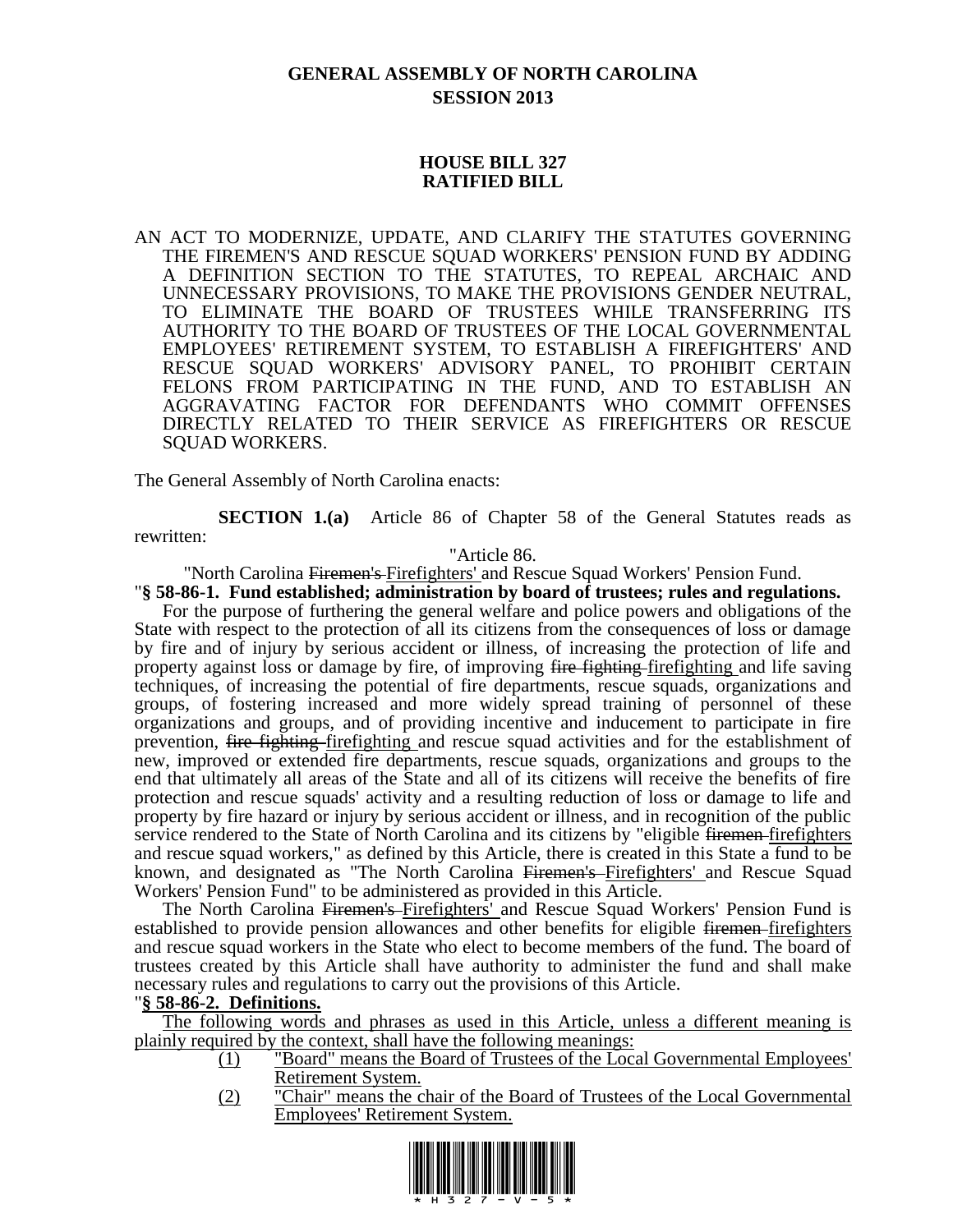- (3) "Director" means the Director of the Retirement Systems Division of the North Carolina Department of State Treasurer. The Director shall promptly transmit to the State Treasurer all moneys collected on behalf of members, which moneys shall be deposited by the State Treasurer into the fund.
- (4) "Eligible fire department" means a bona fide fire department which is certified to the Commissioner of Insurance by the governing body thereof, and determined as classified as not less than class "9S," and said fire department holds training sessions not less than four hours monthly.
- (5) "Eligible firefighter" means all persons 18 years of age or older who are firefighters of the State of North Carolina or any political subdivision thereof, including those performing such functions in the protection of life and property through firefighting within a county or city governmental unit. "Eligible firefighter" shall also mean an employee of a county whose sole duty is to act as fire marshal, deputy fire marshal, assistant fire marshal, or firefighter of the county. "Eligible firefighter" shall also mean those persons meeting the other qualifications of this Article, not exceeding 25 volunteer firefighters plus one additional volunteer firefighter per 100 population in the area served by their respective departments.
- (6) "Eligible rescue or emergency medical services squad" means organized rescue squad units eligible for membership in the North Carolina Association of Rescue and Emergency Medical Services, Inc.
- (7) "Eligible rescue squad worker" means all persons 18 years of age or older who are members of a rescue or emergency medical services squad that is eligible for membership in the North Carolina Association of Rescue and Emergency Medical Services, Inc. "Eligible rescue squad worker" shall also mean those persons meeting the other qualifications of this Article.
- (8) "Fully credited service" means a period of time for which the Board has received certification that a member has met all eligibility requirements for participation in the Pension Fund and for which the Board has received timely monthly payments under G.S. 58-86-35 or G.S. 58-86-40. In lieu of monthly payments under G.S. 58-86-35 or G.S. 58-86-40, a member may purchase fully credited service for any period of service as set forth in G.S. 58-86-45.
- (9) "Inactive member" means a member of the fund who is not on a leave of absence under G.S. 58-86-95 and who is not making timely monthly payments under G.S. 58-86-35 or G.S. 58-86-40.
- (10) "Member" means an eligible firefighter or eligible rescue squad worker who has elected to participate in the North Carolina Firefighters' and Rescue Squad Workers' Pension Fund.
- (11) "Pension Fund" means the North Carolina Firefighters' and Rescue Squad Workers' Pension Fund.
- (12) "Training sessions" for eligible rescue squad workers means sessions in which attendance will result in the preparation of, or knowledge gained by, the member in the area of rescue, emergency medical services, injury prevention, or protection of life and property. Such drill or training sessions held by the eligible rescue squad unit to meet the requirements of this Article shall be held for the purpose of providing a learning or preparation experience for the members.
- (13) "Training sessions" for eligible firefighters means sessions in which attendance will result in the preparation of, or knowledge gained by, the member in the area of fire prevention, fire suppression, or protection of life and property. Such drill or training sessions held by the eligible fire department to meet the requirements of this Article shall be held for the purpose of providing a learning or preparation experience for the members.

## "**§ 58-86-5. Creation and membership of board of trustees; compensation.**

There is created a board to be known as the "Board of Trustees of the North Carolina Firemen's and Rescue Squad Workers' Pension Fund", hereinafter known as "the board".

The board shall consist of six members:

(1) The State Treasurer, who shall act as chairman.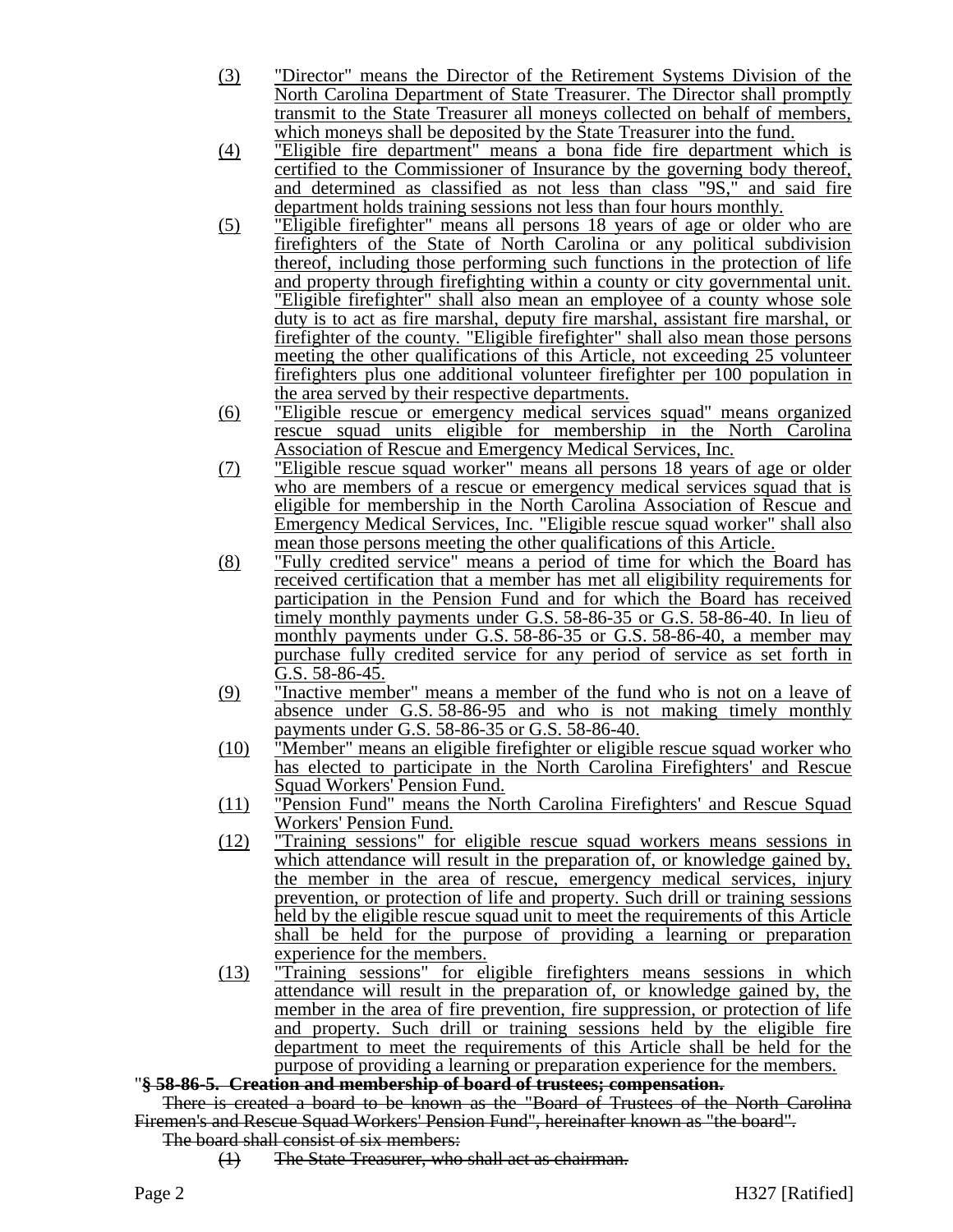- 
- (2) The State Insurance Commissioner.<br>(3) Repealed by Session Laws 1993, c. (3) Repealed by Session Laws 1993, c. 9.<br>(4) Four members to be appointed by the
- Four members to be appointed by the Governor; one a paid fireman, one a volunteer fireman, one volunteer rescue squad worker, and one representing the public at large, for terms of four years each. These members may succeed themselves.

The members presently serving on the "Board of Trustees of the Firemen's Pension Fund" shall continue to serve until the expiration of their terms. No member of the board shall receive any salary, compensation or expenses other than that provided in G.S. 138-6 for each day's attendance at duly and regularly called and held meetings of the board of trustees.

### "**§ 58-86-6. Firefighters' and Rescue Squad Workers' Pension Fund Advisory Panel.**

There is created an advisory panel to be known as the Firefighters' and Rescue Squad Workers' Pension Fund Advisory Panel, hereinafter referred to as "the advisory panel."

The advisory panel shall consist of seven persons:

- (1) The Director of the Retirement Systems Division of the North Carolina Department of State Treasurer or his or her designee, who shall act as chair.
- (2) A designee of the State Insurance Commissioner.<br>
(3) Five members to be appointed by the Board Five members to be appointed by the Board of Trustees of the Local Governmental Employees' Retirement System: one paid firefighter, one volunteer firefighter, one paid rescue squad worker, one volunteer rescue squad worker, and one representing the public at large, for terms of four years each. One member of the advisory panel appointed by the Board of Trustees of the Local Governmental Employees' Retirement System must be a member of that Board. Members of the advisory panel may succeed themselves if reappointed by the Board of Trustees of the Local Governmental Employees' Retirement System.

The persons serving on the Board of Trustees of the Firefighters' and Rescue Squad Workers' Pension Fund on June 30, 2013, may serve as members of the advisory panel until the expiration of their current terms. No member of the advisory panel shall receive any salary, compensation, or expenses other than that provided in G.S. 138-6 for each day's attendance at duly and regularly called and held meetings of the advisory panel.

## "**§ 58-86-10. Powers and duties of the board.**

The Board of Trustees of the North Carolina Local Governmental Employees' Retirement System shall administer the Pension Fund. The board shall request appropriations out of the general fund for administrative expenses and to provide for the financing of this pension fund, employ necessary clerical assistance, determine all applications for pensions, provide for the payment of pensions, make all necessary rules and regulations not inconsistent with law for the government governance of this fund, prescribe rules and regulations of eligibility of persons to receive pensions, expend funds in accordance with the provisions of this Article, and generally exercise all other powers necessary for the administration of the fund created by this Article.

# "**§ 58-86-11. Powers and duties of the advisory panel.**

The advisory panel shall meet at least once annually upon call of the chair. The advisory panel shall have no administrative authority but shall prepare an annual report to the Board of Trustees of the North Carolina Local Governmental Employees' Retirement System regarding the status and needs of the North Carolina Firefighters' and Rescue Squad Workers' Pension Fund.

## "**§ 58-86-15. Director.**

There is created an office to be known as Director of the North Carolina Firemen's and Rescue Squad Workers' Pension Fund. He shall be named by the board and shall serve at its pleasure. The director shall be subject to the provisions of the State Personnel Act. The director shall promptly transmit to the State Treasurer all moneys collected by him, which moneys shall be deposited by the State Treasurer into the fund.

### "**§ 58-86-20. State Treasurer to be custodian of fund; appropriations; contributions to fund; expenditures.**

The State Treasurer shall be the custodian of the North Carolina Firemen's Firefighters' and Rescue Squad Workers' Pension Fund and shall invest its assets in accordance with the provisions of G.S. 147-69.2 and G.S. 147-69.3. The appropriations made by the General Assembly out of the general fund to provide money for administrative expenses shall be handled in the same manner as any other general fund appropriation. One-fourth of the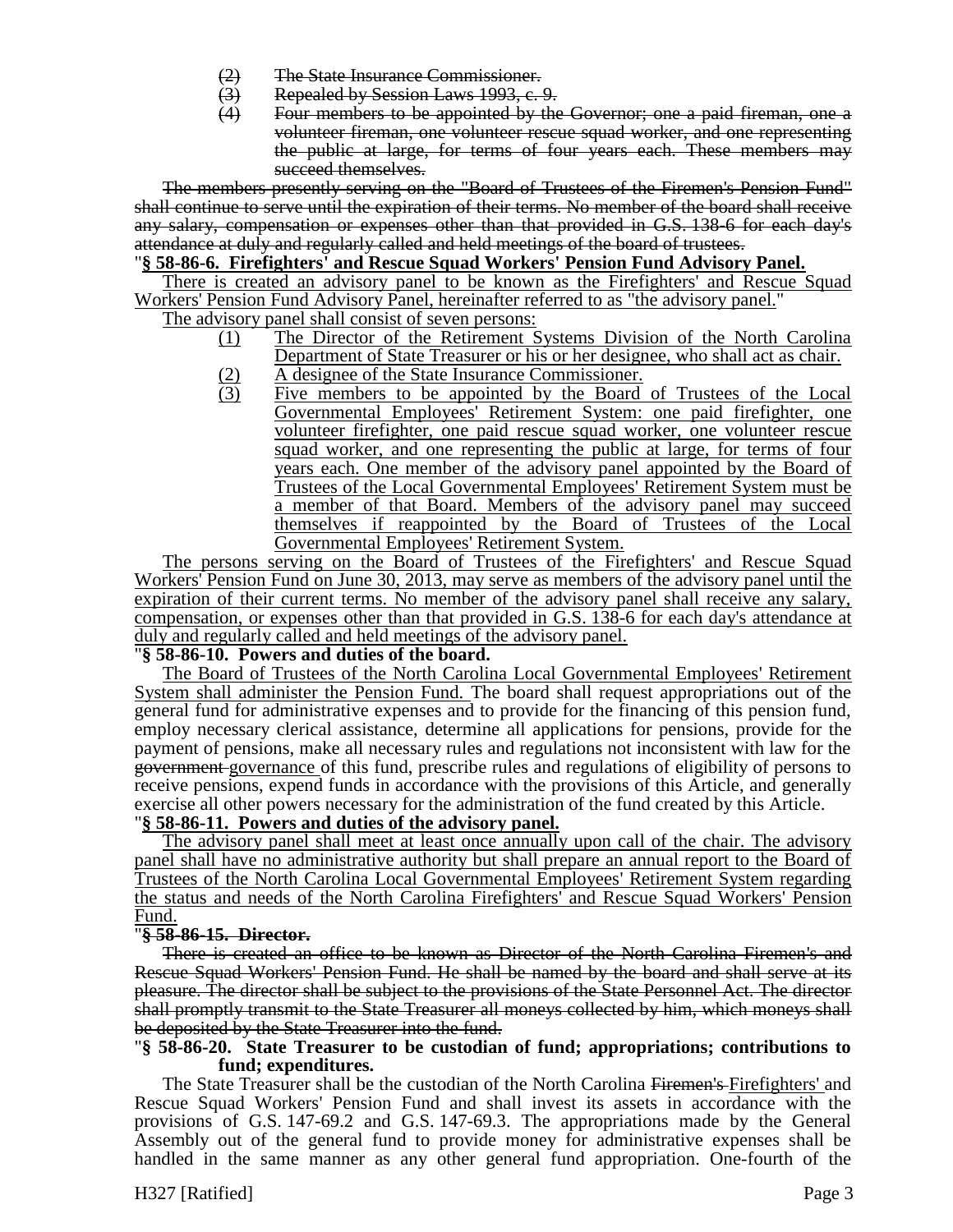appropriation made out of the general fund to provide for the financing of the pension fund shall be transferred quarterly to a special fund to be known as the North Carolina Firemen's Firefighters' and Rescue Squad Workers' Pension Fund. There shall be set up in the State Treasurer's office a special fund to be known as the North Carolina Firemen's-Firefighters' and Rescue Squad Workers' Pension Fund, and all contributions made by the members of this pension fund shall be deposited in the special fund. All expenditures for refunds, investments or benefits shall be in the same manner as expenditures of other special funds.

#### "**§ 58-86-25. "Eligible firemen" defined; determination Determination and certification of volunteers meeting qualifications. eligible firefighters.**

"Eligible firemen" shall mean all firemen of the State of North Carolina or any political subdivision thereof, including those performing such functions in the protection of life and property through fire fighting within a county or city governmental unit and so certified to the Commissioner of Insurance by the governing body thereof, and who belong to a bona fide fire department which, as determined by the Commissioner, is classified as not less than class "9" or class "A" and "AA" departments in accordance with rating methods, schedules, classifications, underwriting rules, bylaws or regulations effective or applied with respect to the establishment of rates or premiums used or charged pursuant to Article 36 or 40 of this Chapter or by such other reasonable methods as the Commissioner may determine, and which operates fire apparatus and equipment of the value of five thousand dollars (\$5,000) or more, and said fire department holds drills and meetings not less than four hours monthly and said firemen attend at least 36 hours of all drills and meetings in each calendar year. "Eligible firemen" shall also mean an employee of a county whose sole duty is to act as fire marshal, deputy fire marshal, assistant fire marshal, or firefighter of the county, provided the board of county commissioners of that county certifies the employee's attendance at no less than 36 hours of all drills and meetings in each calendar year. "Eligible firemen" shall also mean those persons meeting the other qualifications of this section, not exceeding 25 volunteer firemen plus one additional volunteer fireman per 100 population in the area served by their respective departments. Eligible firefighters must attend 36 hours of training sessions in each calendar year. Each eligible fire department shall annually determine and report the names of those firemen firefighters meeting the eligibility qualifications of this section Article to its respective governing body, which upon determination of the validity and accuracy of the qualification shall promptly certify the list to the North Carolina State Firemen's Association. The Firemen's Association shall provide a list of those persons meeting the eligibility requirements of this section Article to the State Treasurer by January 31 of each year. For the purposes of the preceding sentence, the governing body of a fire department operated: by a county is the county board of commissioners; by a city is the city council; by a sanitary district is the sanitary district board; by a corporation, whether profit or nonprofit, is the corporation's board of directors; and by any other entity is that group designated by the board. An "eligible firefighter" may not also qualify as an "eligible rescue squad worker" in order to receive double benefits available under this Article.

### "**§ 58-86-30. "Eligible rescue squad worker" defined; determination Determination and certification of eligibility. "eligible rescue squad worker."**

"Eligible rescue squad worker" means a person who is a member of a rescue or emergency medical services squad that is eligible for membership in the North Carolina Association of Rescue and Emergency Medical Services, Inc., and who has attended a minimum of Eligible rescue squad workers must attend at least 36 hours of training and meetings in the last sessions in each calendar year. Each rescue or emergency medical services squad eligible for membership in the North Carolina Association of Rescue and Emergency Medical Services, Inc., must file a roster certified by the secretary of the association of those rescue or emergency medical services squad workers meeting the requirements of this section with the State Treasurer by January 31 of each calendar year.

"Eligible rescue squad worker" does not mean "eligible fireman" as defined by **G.S. 58-86-25, nor may an An** "eligible rescue squad worker" may not qualify also as an "eligible fireman" firefighter" in order to receive double benefits available under this Article.

### "**§ 58-86-35. Firemen's Firefighters' application for membership in fund; monthly payments by members; payments credited to separate accounts of members; termination of membership.**

Those <del>firemen firefighters</del> who are eligible pursuant to G.S. 58-86-25 may make application for membership to the board. apply to the board for membership. Each fireman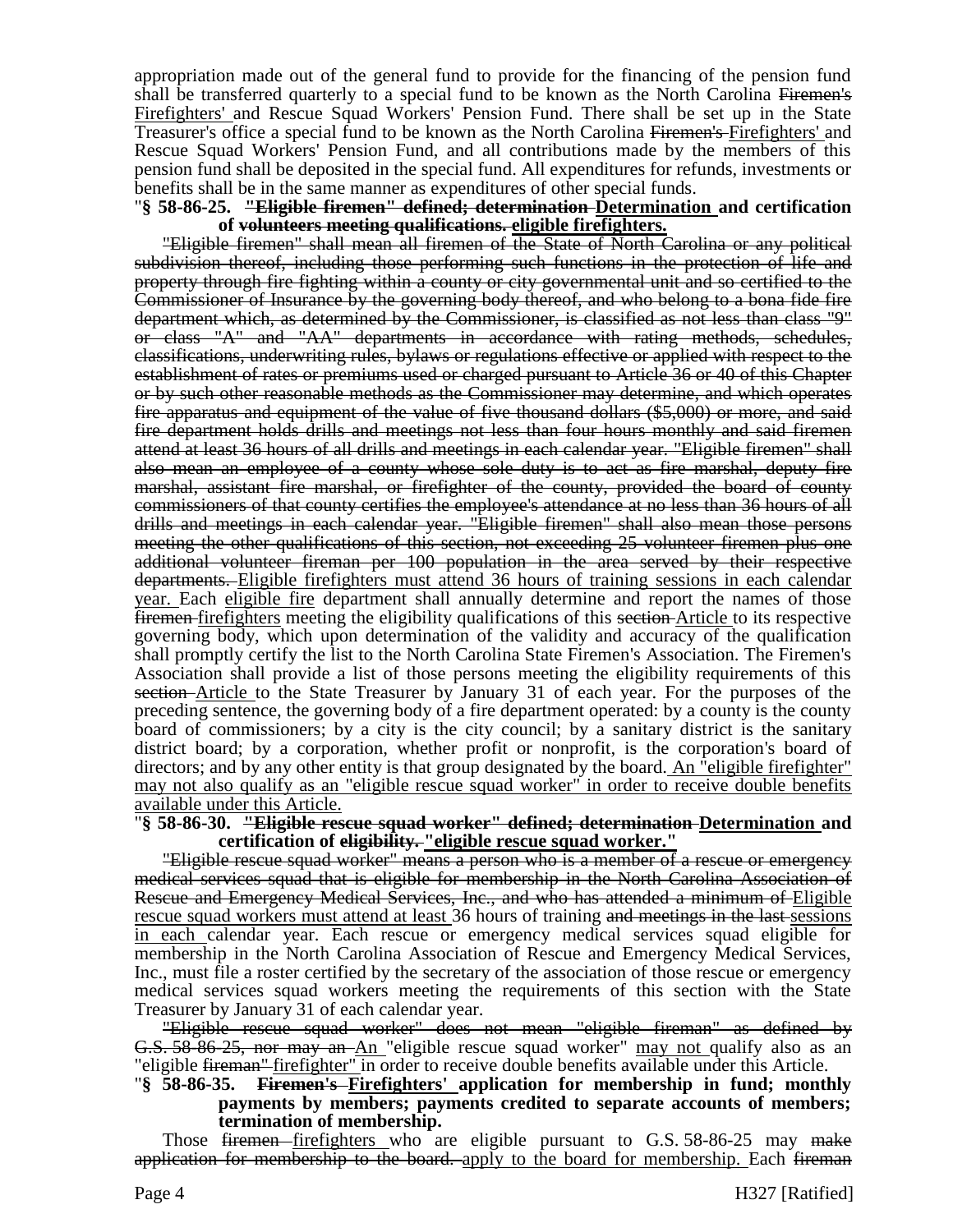firefighter upon becoming a member of the fund shall pay the director of the fund the sum of ten dollars (\$10.00) per month; each payment shall be made no later than  $90$  days after-March 31 subsequent to the end of the calendar year in which the month occurred. The Pension Fund shall not award fully credited service based on payments received later than March 31 subsequent to the end of the calendar year in which the month occurred unless the payment is applied as provided in G.S. 58-86-45(a1). The monthly payments shall be credited to the separate account of the member and shall be kept by the custodian so it is available for payment on withdrawal from membership or retirement.

A member may elect to terminate membership in the fund at anytime any time and request the refund of payments previously made to the fund. However, a member's delinquency in making the monthly payments required by this section does not result in the termination of membership without such an election by the member.

### "**§ 58-86-40. Rescue squad worker's application for membership in funds; monthly payments by members; payments credited to separate accounts of members; termination of membership.**

Those rescue squad workers eligible pursuant to G.S. 58-86-30 may apply to the board for membership. Each eligible rescue squad worker upon becoming a member shall pay the director of the fund the sum of ten dollars (\$10.00) per month; each payment shall be made no later than <del>90 days after</del> March 31 subsequent to the end of the calendar year in which the month occurred. The Pension Fund shall not award fully credited service based on payments received later than March 31 subsequent to the end of the calendar year in which the month occurred unless the payment is applied as provided in G.S.  $58-86-45(a1)$ . The monthly payments shall be credited to the separate account of the member and shall be kept by the custodian so it is available for payment on withdrawal from membership or retirement.

A member may elect to terminate membership in the fund at anytime any time and request the refund of payments previously made to the fund. However, a member's delinquency in making the monthly payments required by this section does not result in the termination of membership without such an election by the member.

### "**§ 58-86-45. Additional retroactive membership.**

(a) Any fireman or rescue squad worker who is now eligible and is a member of a fire department or rescue squad chartered by the State of North Carolina and who has not previously elected to become a member may make application through the board of trustees for membership in the fund on or before March 31, 2001. The person shall make a lump sum payment of ten dollars (\$10.00) per month retroactively to the time he first became eligible to become a member, plus interest at an annual rate of eight percent (8%), for each year of his retroactive payments. Upon making the lump sum payment, the person shall be given credit for all prior service in the same manner as if he had made application for membership at the time he first became eligible. Any member who made application for membership subsequent to the time he was first eligible and did not receive credit for prior service may receive credit for this prior service upon lump sum payment of ten dollars (\$10.00) per month retroactively to the time he first became eligible, plus interest at an annual rate of eight percent (8%), for each year of his retroactive payments. Upon making this lump sum payment, the date of membership shall be the same as if he had made application for membership at the time he was first eligible. Any fireman or rescue squad worker who has applied for prior service under this subsection shall have until June 30, 2001, to pay for this prior service and, if this payment is not made by June 30, 2001, he shall not receive credit for this service, except as provided in subsection (a1) of this section.

(a1) Effective July 1, 1993, any fireman Any firefighter or rescue squad worker who is a current or former member of a fire department or rescue squad chartered by the State of North Carolina may purchase credit for any periods of service to any chartered fire department or rescue squad not otherwise creditable by making a lump sum payment to the Annuity Savings Fund equal to the full liability of the service credits calculated on the basis of the assumptions used for purposes of the actuarial valuation of the system's liabilities, which payment shall take into account the retirement allowance arising on account of the additional service credit commencing at the earliest age at which the member could retire on a retirement allowance, as determined by the board of trustees upon the advice of the consulting actuary, plus an administrative fee to be set by the board of trustees. This provision for the payment of a lump sum for service "not otherwise creditable" shall apply, inter alia, to all purchases of service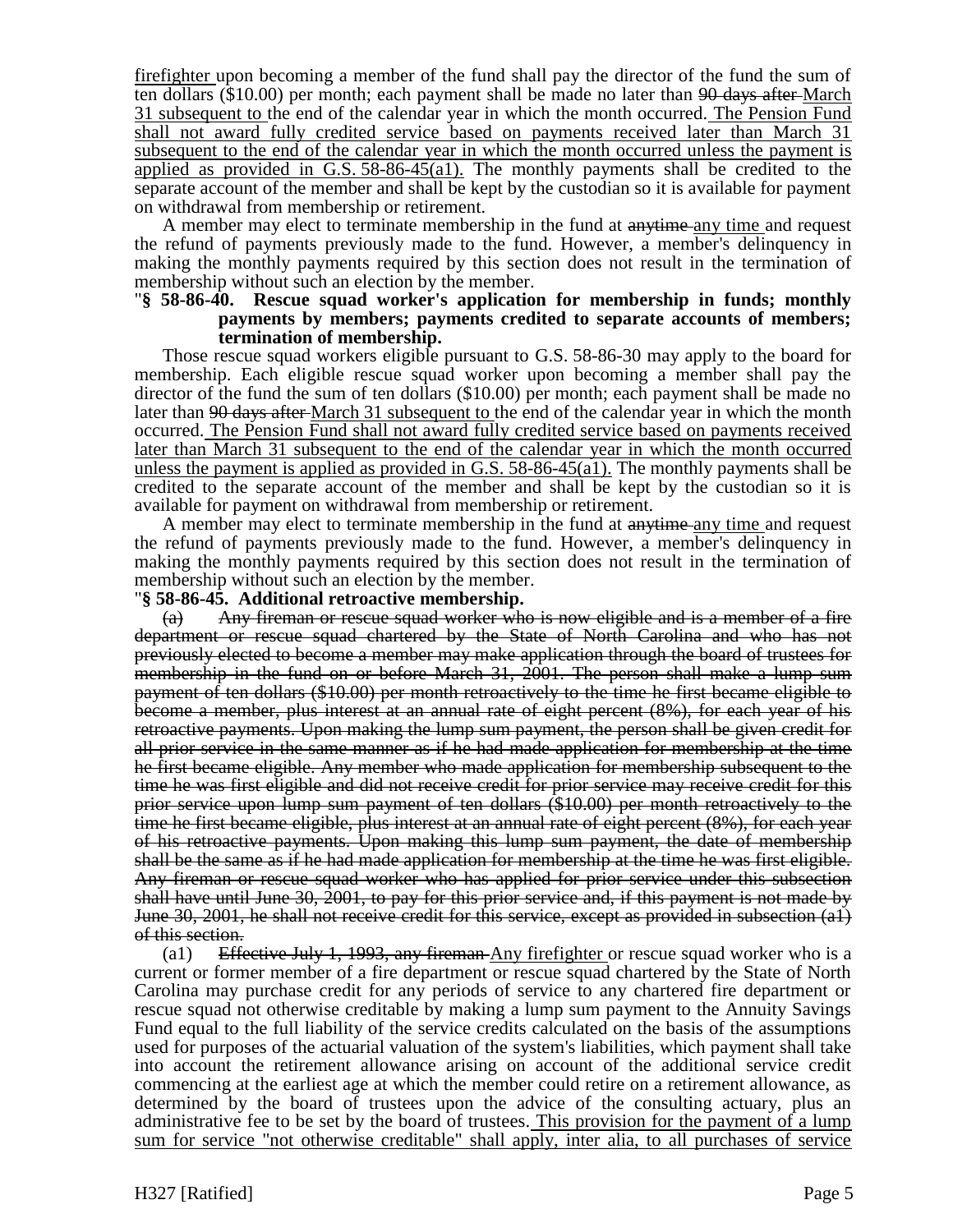credits for months as to which timely payments were not previously made pursuant to G.S. 58-86-35 or G.S. 58-86-40, whichever is applicable.

(b) An eligible fireman firefighter or rescue squad worker who is not yet 35 years old may apply to the board of trustees for membership in the fund at any time. Upon becoming a member, the worker may make a lump sum payment of ten dollars (\$10.00) per month retroactively to the time the worker first became eligible to become a member, plus interest at an annual rate to be set by the board upon advice from actuary for each year of retroactive payments. Upon making this lump sum payment, the worker shall be given credit for all prior service in the same manner as if the worker had applied for membership upon first becoming eligible.

A member who is not yet 35 years old may receive credit for the prior service upon making a lump sum payment of ten dollars (\$10.00) for each month since the worker first became eligible, plus interest at an annual rate to be set by the board for each year of retroactive payments. Upon making this lump sum payment, the date of membership shall be the same as if the worker had applied for membership upon first becoming eligible.

### "**§ 58-86-55. Monthly pensions upon retirement.**

Any member who has served 20 years as an "eligible <del>fireman"</del> firefighter" or "eligible rescue squad worker" in the State of North Carolina, as provided in G.S. 58-86-25 and G.S. 58-86-30, and who has attained the age of 55 years is entitled to be paid a monthly pension from this fund. The monthly pension shall be in the amount of one hundred seventy dollars (\$170.00) per month. Any retired fireman firefighter receiving a pension shall, effective July 1, 2008, receive a pension of one hundred seventy dollars (\$170.00) per month.

Members shall pay ten dollars (\$10.00) per month as required by G.S. 58-86-35 and G.S. 58-86-40 for a period of no longer than 20 years. No "eligible rescue squad member" shall receive a pension prior to July 1, 1983. No member shall be entitled to a pension hereunder until the member's official duties as a fireman or rescue squad worker for which the member is paid compensation shall have been terminated and the member shall have retired as such according to standards or rules fixed by the board of trustees.

A member who is totally and permanently disabled while in the discharge of the member's official duties as a result of bodily injuries sustained or as a result of extreme exercise or extreme activity experienced in the course and scope of those official duties and who leaves the fire or rescue squad service because of this disability shall be entitled to be paid from the fund a monthly benefit in an amount of one hundred seventy dollars (\$170.00) per month beginning the first month after the member's fifty-fifth birthday. All applications for disability are subject to the approval of the board who may appoint physicians to examine and evaluate the disabled member prior to approval of the application, and annually thereafter. Any disabled member shall not be required to make the monthly payment of ten dollars (\$10.00) as required by G.S. 58-86-35 and G.S. 58-86-40.

A member who is totally and permanently disabled for any cause, other than line of duty, who leaves the fire or rescue squad service because of this disability and who has at least 10 years of service with the pension fund, may be permitted to continue making a monthly contribution of ten dollars (\$10.00) to the fund until the member has made contributions for a total of 240 months. The member shall upon attaining the age of 55 years be entitled to receive a pension as provided by this section. All applications for disability are subject to the approval of the board who may appoint physicians to examine and evaluate the disabled member prior to approval of the application and annually thereafter.

A member who, because his the member's residence is annexed by a city under Part 2 or Part 3 of Article 4A of Chapter 160A of the General Statutes, or whose department is closed because of an annexation by a city under Part 2 or Part 3 of Article 4A of Chapter 160A of the General Statutes, or whose volunteer department is taken over by a city or county, and because of such annexation or takeover is unable to perform as a <del>fireman firefighter</del> or rescue squad worker of any status, and if the member has at least 10 years of service with the pension fund, may be permitted to continue making a monthly contribution of ten dollars (\$10.00) to the fund until the member has made contributions for a total of 240 months. The member upon attaining the age of 55 years and completion of such contributions shall be entitled to receive a pension as provided by this section. Any application to make monthly contributions under this section shall be subject to a finding of eligibility by the Board of Trustees upon application of the member.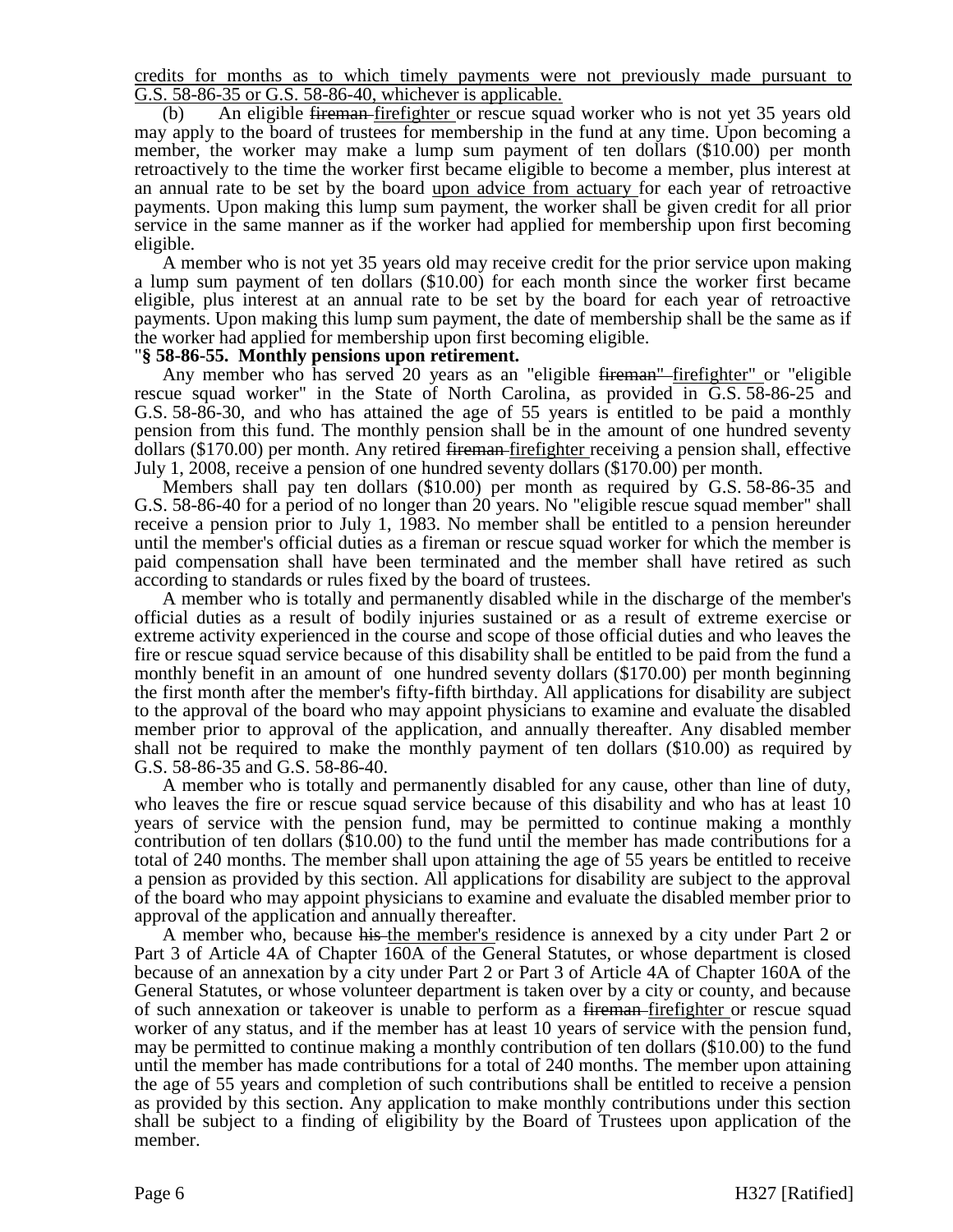The pensions provided shall be in addition to all other pensions or benefits under any other statutes of the State of North Carolina or the United States, notwithstanding any exclusionary provisions of other pensions or retirement systems provided by law.

## "**§ 58-86-60. Payments in lump sums.**

The board shall direct payment in lump sums from the fund in the following cases:

- (1) To any fireman firefighter or rescue squad worker upon the attaining of the age of 55 years, who, for any reason, is not qualified to receive the monthly retirement pension and who was enrolled as a member of the fund, an amount equal to the amount paid into the fund by him. This provision shall not be construed to preclude any active fireman-firefighter or rescue squad worker from completing the requisite number of years of active service after attaining the age of 55 years necessary to entitle him the firefighter or rescue squad worker to the pension.
- (2) If any fireman firefighter or rescue squad worker dies before attaining the age at which a pension is payable to him the firefighter or rescue squad worker under the provisions of this Article, there shall be paid to his widow, or her surviving spouse, or if there be no widow, surviving spouse, to the person responsible for his or her child or children, or if there be no widow surviving spouse or children, then to his or her heirs at law as may be determined by the board or to his or her estate, if it is administered and there are no heirs, an amount equal to the amount paid into the member's separate account by or on behalf of the said <del>fireman</del>-firefighter or rescue squad worker.
- (3) If any fireman firefighter or rescue squad worker dies after beginning to receive the pension payable to him the firefighter or rescue squad worker by this Article, and before receiving an amount equal to the amount paid into the fund by him, him or her, there shall be paid to his widow, or her surviving spouse, or if there be no widow, surviving spouse, then to the person responsible for his or her child or children, or if there be no widow surviving spouse or children, then to his or her heirs at law as may be determined by the board or to his or her estate, if it is administered and there are no heirs, an amount equal to the difference between the amount paid into the member's separate account by or on behalf of the said fireman-firefighter or rescue squad worker and the amount received by him or her as a pensioner.
- $(4)$  Any member with five or more years of contributing service and who withdraws from the fund shall, upon proper application, be paid all moneys without accumulated earnings on the payments after the time they were made. If any member who has less than five years of contributing service made contributions, or any person, firm, corporation, or other entity has made contributions on behalf of that member and that member withdraws from the fund, the member, person, firm, corporation, or other entity shall be entitled to a refund equal to the amount of contributions made by them after the Board has been notified of the contributor's desire to be refunded its contributions upon the member's withdrawal. A member may not purchase time under G.S. 58-86-45 for which he or she has received a refund.

## "**§ 58-86-65. Pro rata reduction of benefits when fund insufficient to pay in full.**

If, for any reason, the fund created and made available for any purpose covered by this Article shall be insufficient to pay in full any pension benefits, or other charges, then all benefits or payments shall be reduced pro rata, for as long as the deficiency in amount exists. No claim shall accrue with respect to any amount by which a pension or benefit payment shall have been reduced.

## "**§ 58-86-70. Provisions subject to future legislative change.**

These pensions shall be subject to future legislative change or revision, and no member of the fund, or any person, is deemed to have acquired any vested right to a pension or other payment provided by this Article.

## "**§ 58-86-75. Determination of creditable service; information furnished by applicants for membership.**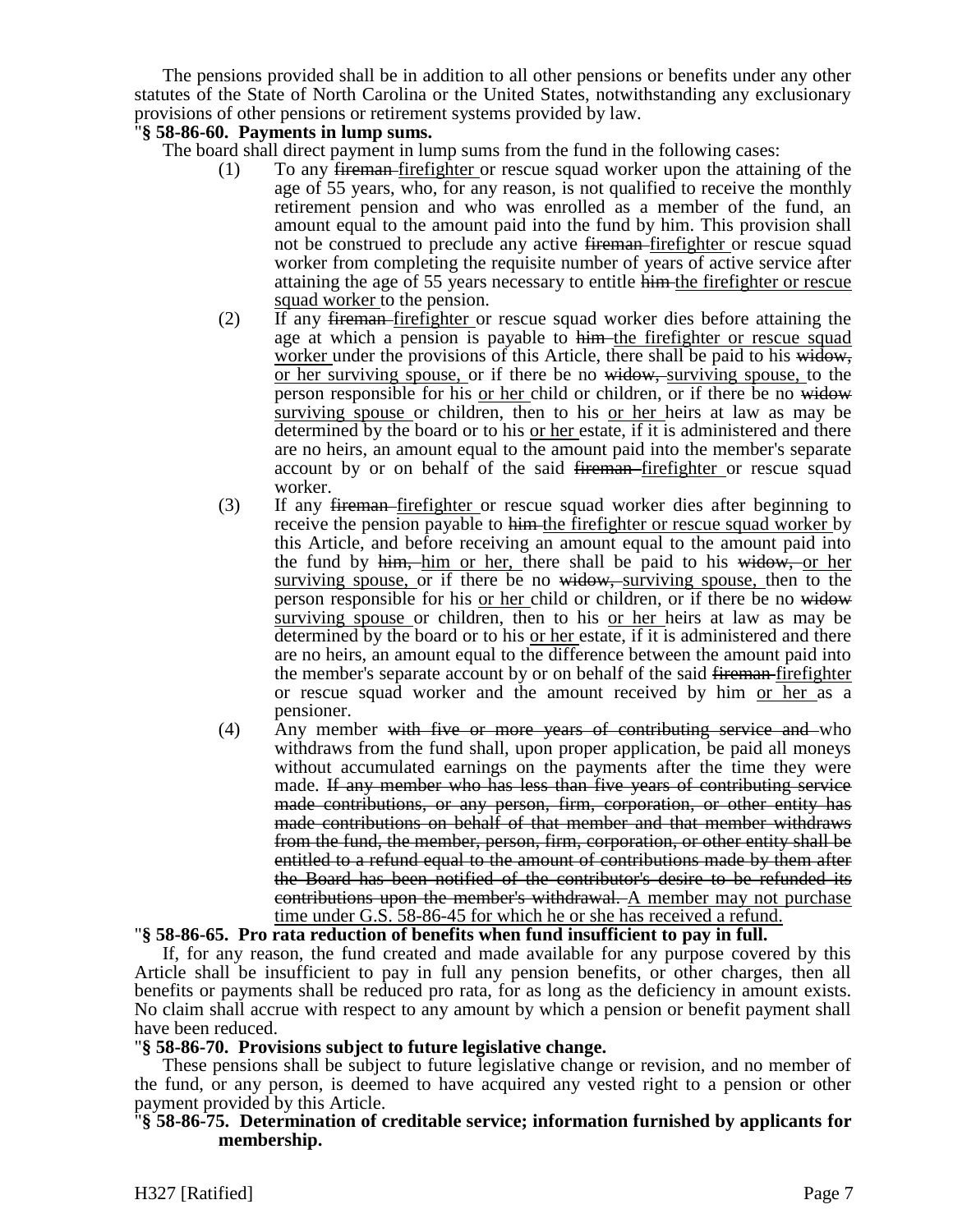The board shall determine by appropriate rules and regulations the number of years' credit for service of <del>firemen</del>-firefighters and rescue squad workers. Firemen-Firefighters and rescue squad workers who are now serving as such shall furnish the board with information upon applying for membership as to previous service. Notwithstanding any other provisions of this Article, the Board may grant qualified prior service credits to eligible firemen and rescue squad workers under such terms and conditions that the Board may adopt when the Board determines that an eligible fireman firefighter or rescue squad worker has been denied such service credits through no fault of his or her own.

### "**§ 58-86-80. Length of service not affected by serving in more than one department or squad; transfer from one department or squad to another.**

A fireman's-firefighter's or rescue squad worker's length of service shall not be affected by the fact that he or she may have served with more than one department or squad, and upon transfer from one department or squad to another, notice of the fact shall be given to the board. "**§ 58-86-90. Exemptions of pensions from attachment; rights nonassignable.**

Except for the applications of the provisions of G.S. 110-136, and in connection with a court-ordered equitable distribution under G.S. 50-20, the pensions provided are not subject to attachment, garnishments or judgments against the fireman firefighter or rescue squad worker entitled to them, nor are any rights in the fund or the pensions or benefits assignable.

#### "**§ 58-86-91. Deduction for payments to certain employees' or retirees' associations allowed.**

Any member who is a member of a domiciled employees' or retirees' association that has at least 2,000 members, the majority of whom are active or retired employees of the State or public school employees, may authorize, in writing, the periodic deduction from the member's retirement benefits a designated lump sum to be paid to the employees' or retirees' association. The authorization shall remain in effect until revoked by the member. A plan of deductions pursuant to this section shall become void if the employees' or retirees' association engages in collective bargaining with the State, any political subdivision of the State, or any local school administrative unit.

### "**§ 58-86-95. Leaves of absence; inactive membership.**

(a) Any member who resigns as an eligible firefighter or an eligible rescue squad worker, whichever is applicable, may withdraw from the fund and seek a refund under G.S. 58-86-60 or take a leave of absence as provided by G.S. 58-86-95, or he or she will be considered an inactive member.

(b) In order to take a leave of absence, any member not on active military service must provide the office of the director with written notice that the member is taking a leave of absence. Any member not on active military service on leave of absence for more than five years in any six-year period shall be considered an inactive member.

(c) A member is not eligible for service credit for the time he or she is on leave of absence and is not required to make monthly payments for that time. During the time a member is on leave of absence he or she is not eligible for benefits from the pension fund. A member who has taken a leave of absence may subsequently withdraw from the pension fund and seek a refund under G.S. 58-86-60. If a member dies while he or she is on leave of absence, the appropriate person or persons may seek a refund under G.S. 58-86-60.

(d) Any member not on active military service who does not make contributions for two consecutive years and has not taken a leave of absence shall be considered an inactive member.

(e) The director of the pension fund shall communicate annually with each eligible fire department and eligible rescue or emergency medical services squad and transmit a list of those persons on a leave of absence. The director may consult with eligible fire departments and eligible rescue or emergency medical services squads with regard to the presumed status of members.

(f) The director of the pension fund shall maintain records of all inactive members of the fund, including dates of termination of service at an eligible fire department and eligible rescue or emergency medical services squad, and may consult with eligible fire departments and eligible rescue or emergency medical services squads with regard to the presumed status of members.

(g) Members on active military service must notify the director prior to commencement of active military service and subsequent to return from active duty and shall be granted a leave of absence for the entire time of the military service."

**SECTION 1.(b)** G.S. 25-9-406(i) reads as rewritten: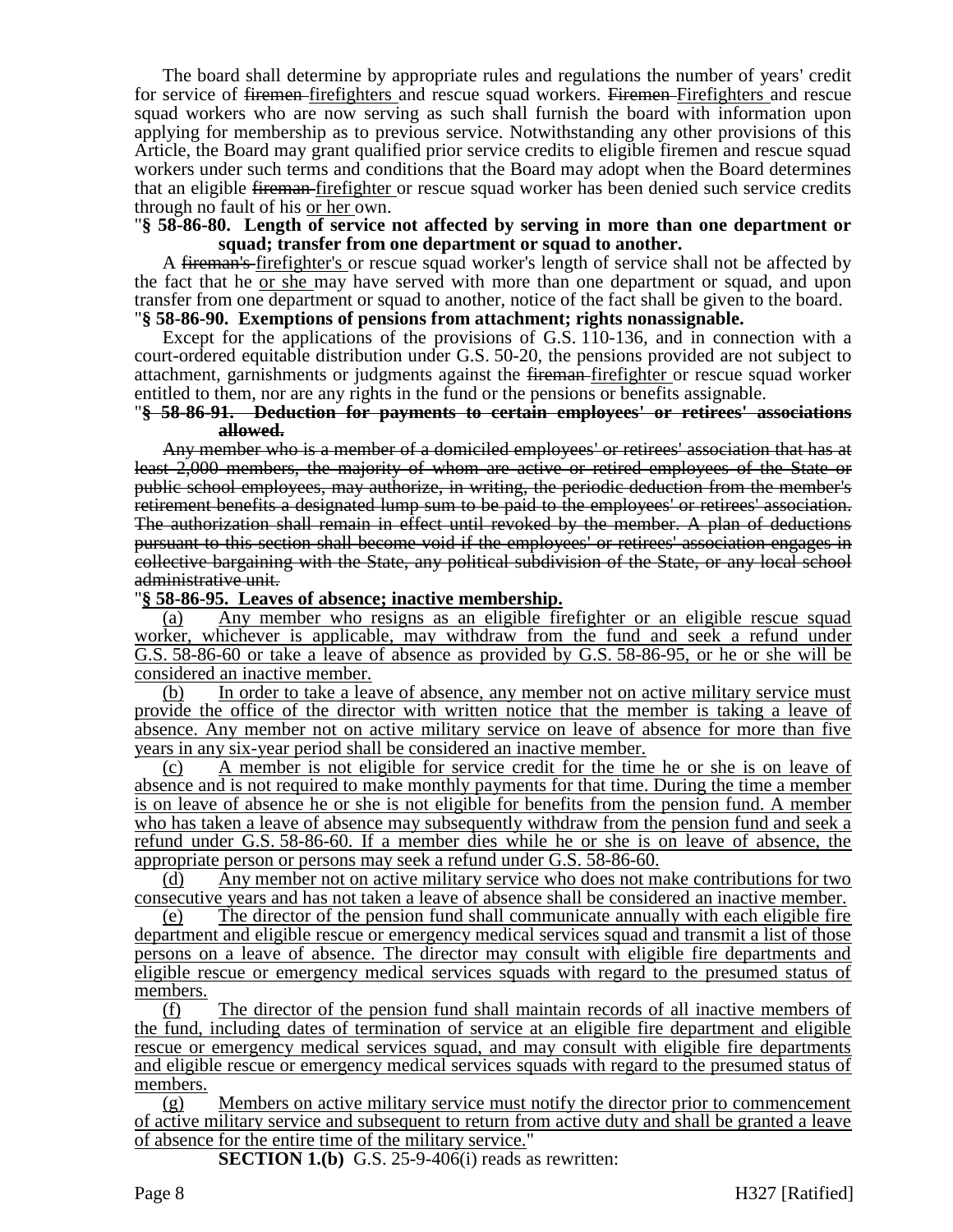"(i) Inapplicability. – This section does not apply to an assignment of a health-care-insurance receivable. Subsection (f) of this section does not apply to an assignment or transfer of, or the creation, attachment, perfection, or enforcement of a security interest in, a right the transfer of which is prohibited or restricted by any of the following statutes to the extent that the statute is inconsistent with subsection (f) of this section:

> … (4) North Carolina Firemen's Firefighters' and Rescue Squad Workers' Pension Fund (Article 86 of Chapter 58 of the General Statutes).  $\mathbf{u}$

# **SECTION 1.(c)** G.S. 25-9-408(f) reads as rewritten:

"(f) Inapplicability. – Subsection (c) of this section does not apply to an assignment or transfer of, or the creation, attachment, perfection, or enforcement of a security interest in, a right the transfer of which is prohibited or restricted by any of the following statutes to the extent that the statute is inconsistent with subsection (c) of this section: North Carolina Structured Settlement Act (Article 44B of Chapter 1 of the General Statutes); North Carolina Crime Victims Compensation Act (Chapter 15B of the General Statutes); North Carolina Consumer Finance Act (Article 15 of Chapter 53 of the General Statutes); North Carolina Firemen's Firefighters' and Rescue Squad Workers' Pension Fund (Article 86 of Chapter 58 of the General Statutes); Employment Security Law (Chapter 96 of the General Statutes); North Carolina Workers' Compensation Fund Act (Article 1 of Chapter 97 of the General Statutes); and Programs of Public Assistance (Article 2 of Chapter 108A of the General Statutes)."

**SECTION 1.(d)** G.S. 147-69.2 reads as rewritten:

### "**§ 147-69.2. Investments authorized for special funds held by State Treasurer.**

(a) This section applies to funds held by the State Treasurer to the credit of each of the following:

… (6) The Firemen's Firefighters' and Rescue Workers' Pension Fund.

… (b) It shall be the duty of the State Treasurer to invest the cash of the funds enumerated in subsection (a) of this section in excess of the amount required to meet the current needs and demands on such funds. The State Treasurer may invest the funds as provided in this subsection. If an investment was authorized by this subsection at the time the investment was made or contractually committed to be made, then none of the percentage or other limitation on investments set forth in this subsection shall be construed to require the State Treasurer to subsequently dispose of the investment or fail to honor any contractual commitments as a result of changes in market values, ratings, or other investment qualifications.

> … (8) With respect to assets of the Teachers' and State Employees' Retirement System, the Consolidated Judicial Retirement System, the Firemen's Firefighters' and Rescue Workers' Pension Fund, the Local Governmental Employees' Retirement System, the Legislative Retirement System, the North Carolina National Guard Pension Fund, and the Retiree Health Benefit Fund (hereinafter referred to collectively as the Retirement Systems), and assets invested pursuant to subdivision (b2) of this section, they may be invested in equity securities traded on a public securities exchange or market organized and regulated pursuant to the laws of the jurisdiction of such exchange or market and issued by any company incorporated or otherwise created or located within or outside the United States; provided the investments meet the conditions of this subdivision. The investments authorized for the Retirement Systems under this subdivision cannot exceed sixty-five percent (65%) of the market value of all invested assets of the Retirement Systems.

The assets authorized under this subdivision may be invested directly by the State Treasurer in any equity securities authorized by this subdivision for the primary purpose of approximating the movements of a nationally recognized and published market benchmark index. No more than one and one-half percent (1.5%) of the market value of the Retirement Systems' assets that may be invested directly under this subdivision can be invested in the stock of a single corporation, and the total number of shares in that single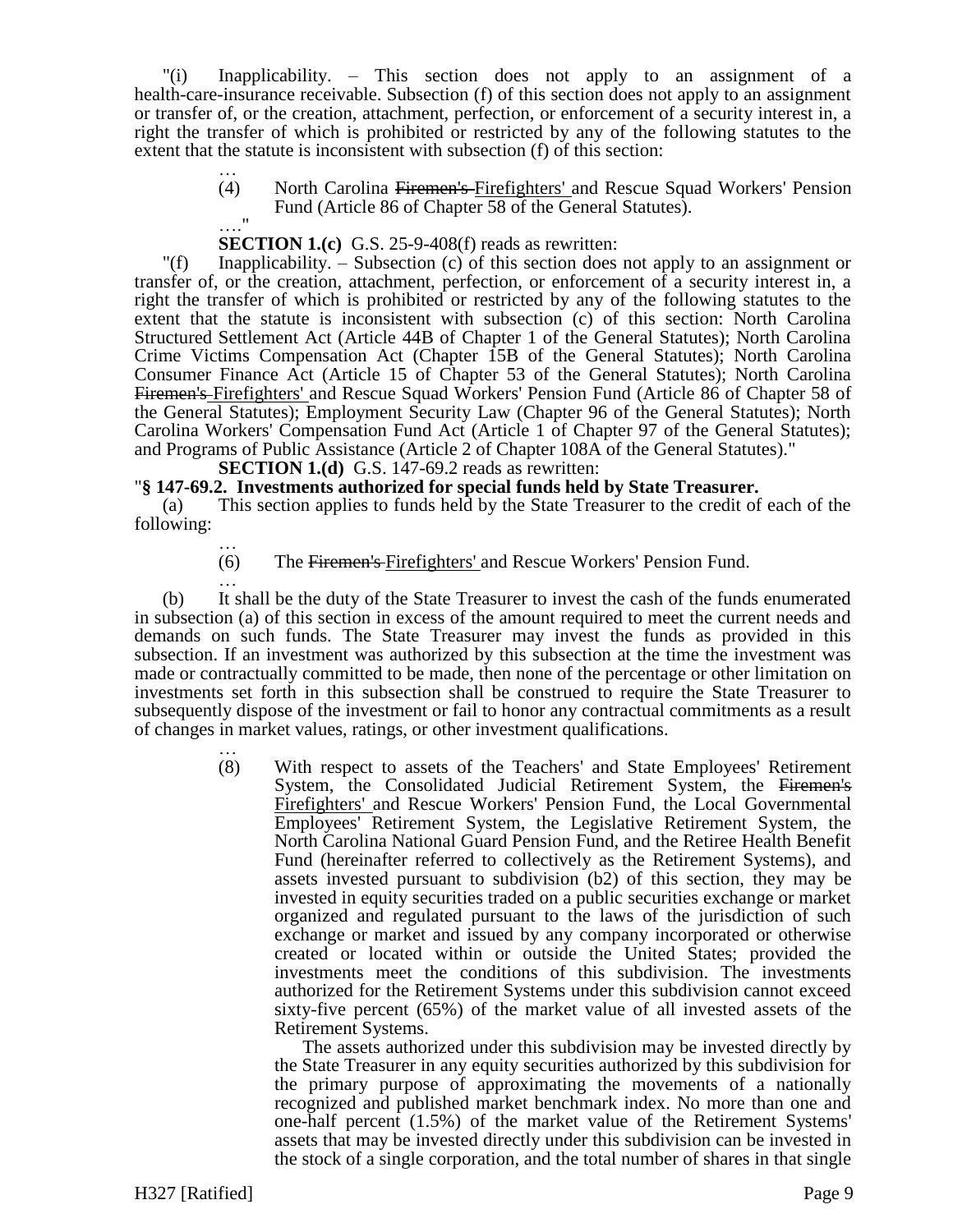corporation cannot exceed eight percent (8%) of the issued and outstanding stock of that corporation.

So long as each investment manager has assets under management of at least one hundred million dollars (\$100,000,000), the assets authorized under this subdivision may also be invested through any of the following:

- a. Investment companies registered under the Investment Company Act of 1940; individual, common, or collective trust funds of banks and trust companies; and group trusts that invest primarily in investments authorized by this subdivision.
- b. Limited partnerships, limited liability companies, or other limited liability investment vehicles that are not publicly traded and invest primarily in investments authorized by this subdivision. Investments under this sub-subdivision shall not exceed six and one-half percent (6.5%) of the market value of all invested assets of the Retirement Systems.
- c. Contractual arrangements in which investment managers have full and complete discretion and authority to invest assets specified in such contractual arrangements in investments authorized by this subdivision."

# **SECTION 1.(e)** G.S. 147-69.7(a) reads as rewritten:

"(a) The Treasurer shall discharge his or her duties with respect to the Teachers' and State Employees' Retirement System, the Consolidated Judicial Retirement System, the Firemen's Firefighters' and Rescue Squad Workers' Pension Fund, the Local Governmental Employees' Retirement System, the Legislative Retirement System, and the North Carolina National Guard Pension Fund (hereinafter referred to collectively as the Retirement Systems) as follows:

- (1) Solely in the interest of the participants and beneficiaries.
- (2) For the exclusive purpose of providing benefits to participants and beneficiaries and paying reasonable expenses of administering the Retirement Systems.
- (3) With the care, skill, and caution under the circumstances then prevailing which a prudent person acting in a like capacity and familiar with those matters would use in the conduct of an activity of like character and purpose.
- (4) Impartially, taking into account any differing interests of participants and beneficiaries.
- (5) Incurring only costs that are appropriate and reasonable.
- (6) In accordance with a good-faith interpretation of the law governing the Retirement Systems."

# **SECTION 1.(f)** G.S. 147-69.8 reads as rewritten:

# "**§ 147-69.8. Annual report on new investment authority.**

Whenever the General Assembly broadens the investment authority of the State Treasurer as to the General Fund, the Teachers' and State Employees' Retirement System, the Consolidated Judicial Retirement System, the Firemen's Firefighters' and Rescue Squad Workers' Pension Fund, the Local Governmental Employees' Retirement System, the Legislative Retirement System, the North Carolina National Guard Pension Fund, or any idle funds, the State Treasurer shall annually report in detail to the General Assembly the investments made under such new authority, including the returns on those investments, earnings, changes to value, and gains and losses in disposition of such investments. The report shall be made during the first six months of each calendar year, covering performance in the prior calendar year. As to each type of new investment authority, the report shall be made for at least four years."

**SECTION 2.(a)** Article 86 of Chapter 58 of the General Statutes is amended by adding a new section to read:

## "**§ 58-86-100. Forfeiture of retirement benefits for certain felonies that would bring disrepute on a fire department or rescue squad.**

(a) Except as provided in G.S. 58-86-95(h), the Board of Trustees shall not pay any retirement benefits or allowances, except for a return of member contributions, to any member who is convicted of any felony under federal law or the laws of this State if all of the following apply: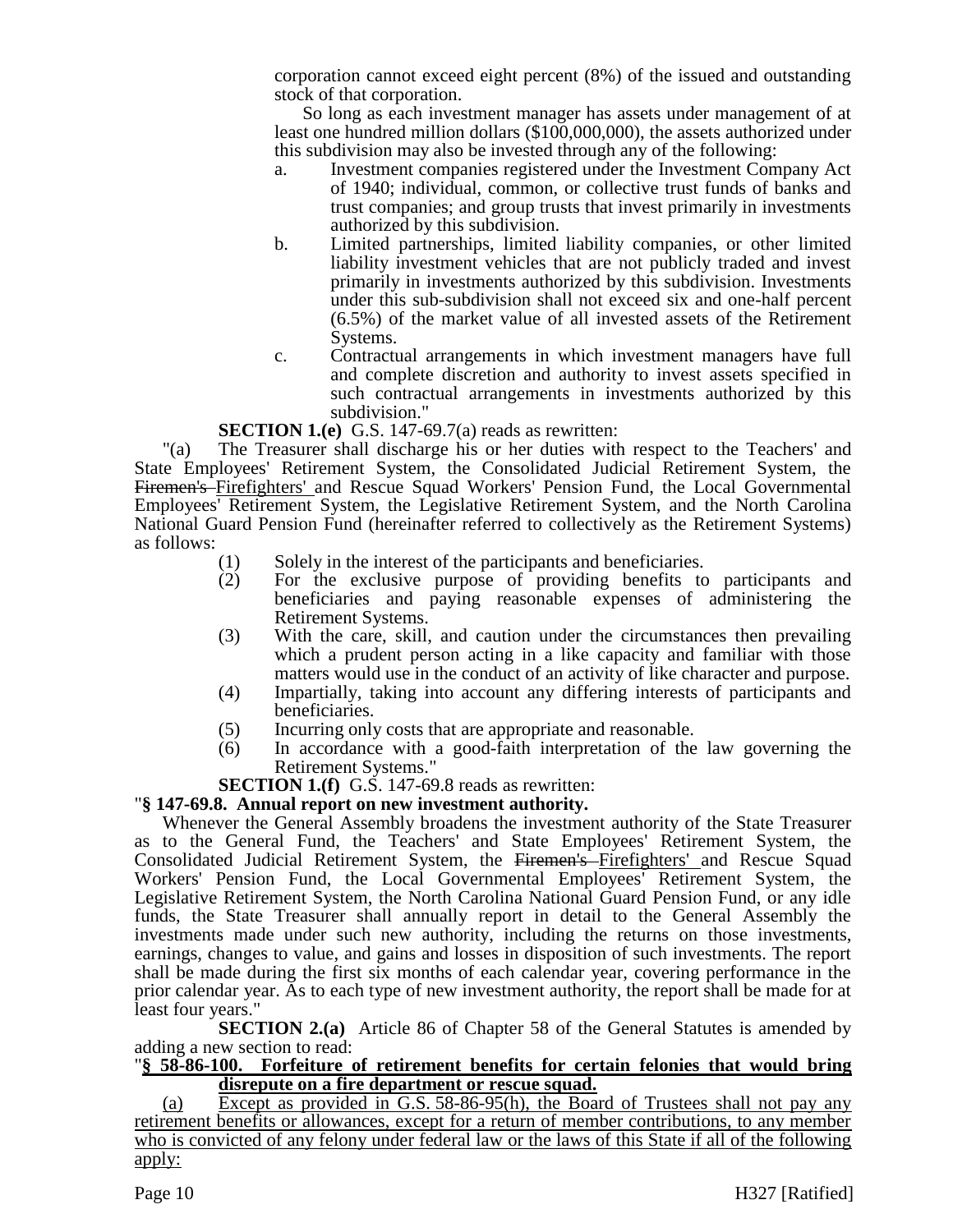- (1) The offense is committed while the member is not yet 55 years of age or has not yet received 20 years of fully credited service or while the member is 55 years of age or older and has 20 years of fully credited service but is still serving as a participant in an eligible fire department or eligible rescue squad.
- (2) The conduct resulting in the member's conviction is directly related to service as a firefighter or rescue squad worker and brings disrepute on a fire department or rescue squad.

(b) Subdivision (2) of subsection (a) of this section shall apply to felony convictions where the court finds under G.S. 15A-1340.16(d)(9a) or other applicable State or federal procedure that the offense is directly related to service as a firefighter or rescue squad worker.

(c) If a member or former member whose benefits under the System were forfeited under this section, except for the return of member contributions, subsequently receives an unconditional pardon of innocence or the conviction is vacated or set aside for any reason, then the member or former member may seek a reversal of the benefit forfeiture by presenting sufficient evidence to the State Treasurer. If the State Treasurer determines a reversal of the benefit forfeiture is appropriate, then all benefits will be restored upon repayment of all accumulated contributions. Repayment of all accumulated contributions that have been received by the individual under the forfeiture provisions of this section must be made in a total lump-sum payment. An individual receiving a reversal of benefit forfeiture must receive reinstatement of the service credit forfeited."

**SECTION 2.(b)** G.S. 15A-1340.16(d) is amended by adding a new subdivision to read:

"(9a) The defendant is a firefighter or rescue squad worker, and the offense is directly related to service as a firefighter or rescue squad worker."

**SECTION 2.(c)** G.S. 58-86-95, as enacted by Section 1 of this act, reads as rewritten:

# "**§ 58-86-95. Leaves of absence; inactive membership. membership; felony forfeiture.**

... (h) If a member who is in service and has not received 20 years of fully credited service in this System on December 1, 2013, is convicted of an offense listed in G.S. 58-86-100 for acts committed after December 1, 2013, then that member shall forfeit all benefits under this System, except for a return of member contributions. If a member who is in service and has not received 20 years of fully credited service in this System on December 1, 2013, is convicted of an offense listed in G.S. 58-86-100 for acts committed after December 1, 2013, then that member is not entitled to any fully credited service that accrued after December 1, 2013."

**SECTION 3.** Section 17 of S.L. 2012-193 reads as rewritten:

"**SECTION 17.** The State Treasurer shall negotiate a memorandum of agreement with the United States Attorneys for the Eastern, Middle, and Western Districts of North Carolina whereby the prosecutors will notify the State Treasurer of convictions under G.S. 135-18.10A(b), 128-38.4A(b), 135-75.1A(b), 120-4.33A(b),  $\frac{135-5(h)}{h}$ , and 135-5.1(h), 135-5.4(h), and 58-86-100(b). 135-5.4(h)."